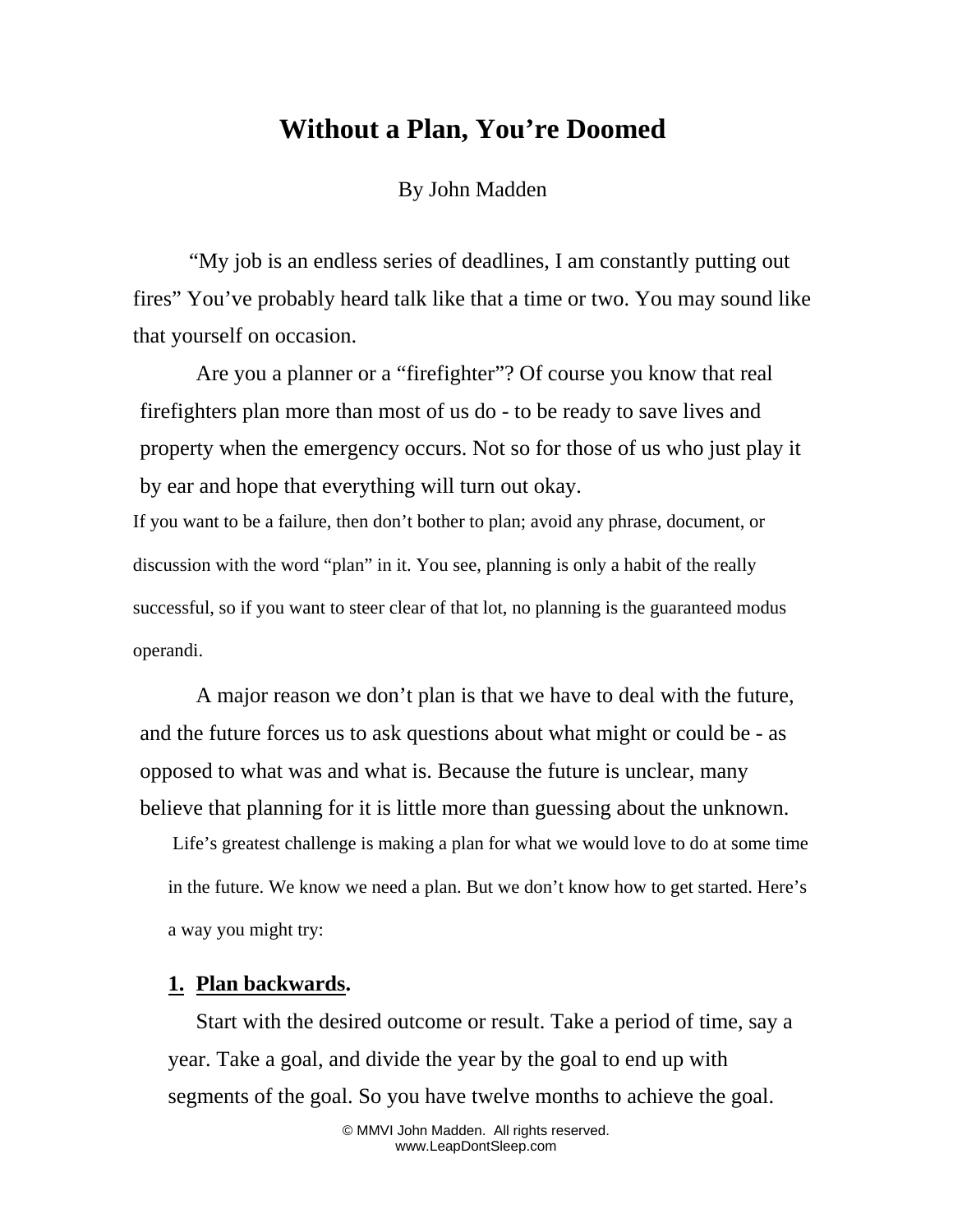You break the goal down into segments of "next steps", and you break the year into months or weeks. Allocate a period of time for completion of each step, working backwards from the final step.

Let's say you want to publish your book in a year (Not impossible – some writers can finish a book in a couple of months or less). Twelve months from now, write, "First printing of (Title) delivered" You have the goal, the published book, and you have the time, twelve months. Now carve up the goal.

## **2. Take small steps toward big results.**

What needs to happen before the book is published? Make a list. Just brainstorm with yourself or a friend on all the things you know or think have to be done. Write them down, as you think of them - in no particular order. Then put them in the order in which you believe they need to be done. For instance, proof reading will need to be completed before the final printing; getting the book copyrighted will come after editing, and so on. Find out what time it will take for each step and allocate that in the plan.

 Of course the major task is *writing* the book and you should put a target number of words or pages to be completed each month, each week - or even each day, if you can commit to more than one day a week.

## **3. Ask for help**

Plans change for all kinds of reasons. A resource you thought you had may not be available any more, or you have personal or business problems that you didn't expect. These things will inevitably throw you off balance, but keep your goal firmly in front of you and you will maintain focus. Ask those who have been there on the same journey or project for help. Get on